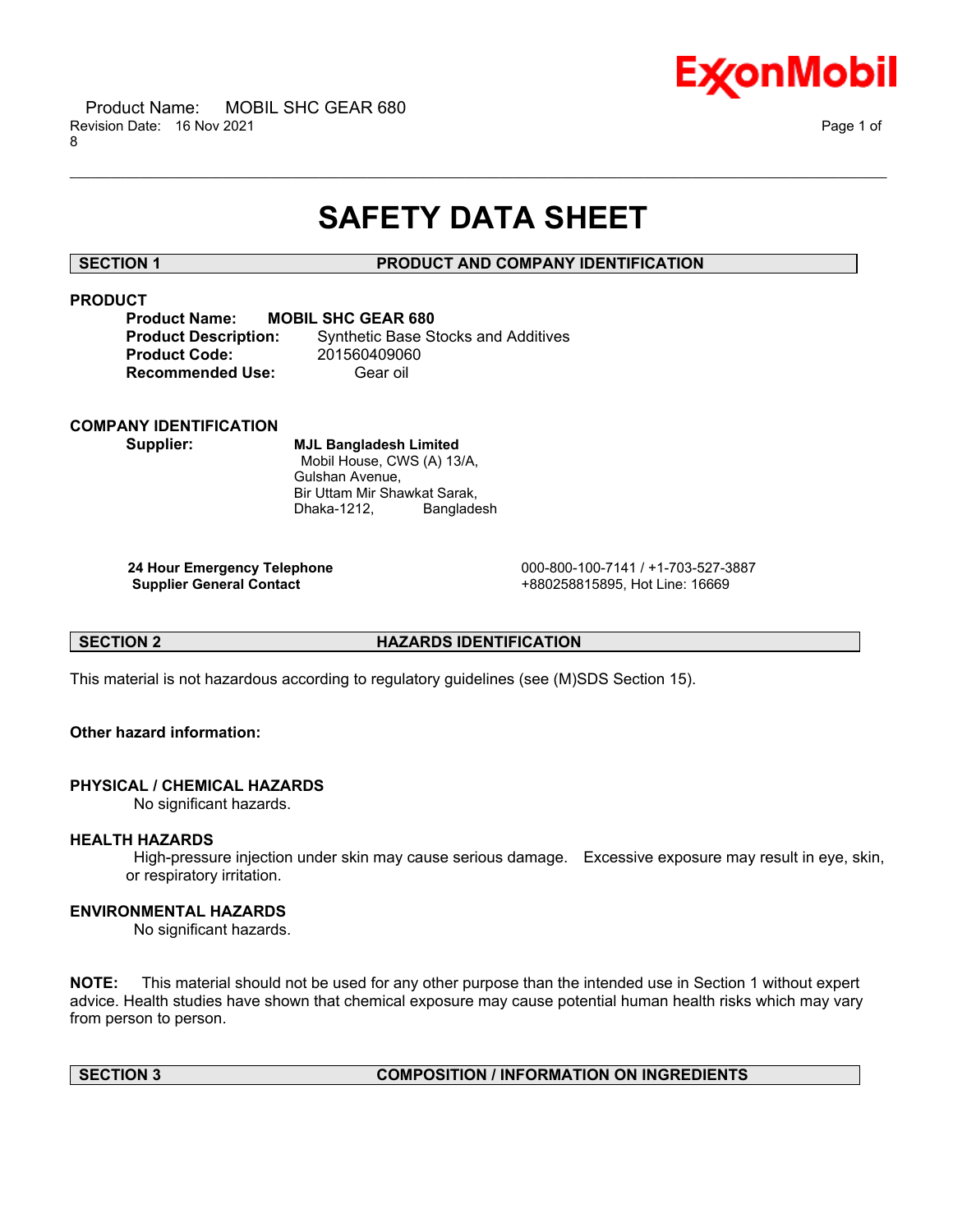

This material is defined as a mixture.

# **Hazardous Substance(s) or Complex Substance(s) required for disclosure**

| <b>Name</b>                    | CAS#       | Concentration* | <b>GHS Hazard Codes</b>   |
|--------------------------------|------------|----------------|---------------------------|
| BENZENE, C10-14- ALKYL DERIVS. | 68442-69-3 | $0.1 - 5.1\%$  | H304, H315, H400(M factor |
|                                |            |                |                           |
| <b>IDITRIDECYL ADIPATE</b>     | 16958-92-2 | 10 - < 20%     | None                      |

\_\_\_\_\_\_\_\_\_\_\_\_\_\_\_\_\_\_\_\_\_\_\_\_\_\_\_\_\_\_\_\_\_\_\_\_\_\_\_\_\_\_\_\_\_\_\_\_\_\_\_\_\_\_\_\_\_\_\_\_\_\_\_\_\_\_\_\_\_\_\_\_\_\_\_\_\_\_\_\_\_\_\_\_\_\_\_\_\_\_\_\_\_\_\_\_\_\_\_\_\_\_\_\_\_\_\_\_\_\_\_\_\_\_\_\_\_\_

\* All concentrations are percent by weight unless ingredient is a gas. Gas concentrations are in percent by volume.

## **SECTION 4 FIRST AID MEASURES**

### **INHALATION**

Remove from further exposure. For those providing assistance, avoid exposure to yourself or others. Use adequate respiratory protection. If respiratory irritation, dizziness, nausea, or unconsciousness occurs, seek immediate medical assistance. If breathing has stopped, assist ventilation with a mechanical device or use mouth-to-mouth resuscitation.

### **SKIN CONTACT**

Wash contact areas with soap and water. If product is injected into or under the skin, or into any part of the body, regardless of the appearance of the wound or its size, the individual should be evaluated immediately by a physician as a surgical emergency. Even though initial symptoms from high pressure injection may be minimal or absent, early surgical treatment within the first few hours may significantly reduce the ultimate extent of injury.

### **EYE CONTACT**

Flush thoroughly with water. If irritation occurs, get medical assistance.

### **INGESTION**

First aid is normally not required. Seek medical attention if discomfort occurs.

# **NOTE TO PHYSICIAN**

None

**SECTION 5 FIRE FIGHTING MEASURES**

### **EXTINGUISHING MEDIA**

**Appropriate Extinguishing Media:** Use water fog, foam, dry chemical or carbon dioxide (CO2) to extinguish flames.

**Inappropriate Extinguishing Media:** Straight streams of water

# **FIRE FIGHTING**

**Fire Fighting Instructions:** Evacuate area. Prevent run-off from fire control or dilution from entering streams, sewers or drinking water supply. Fire-fighters should use standard protective equipment and in enclosed spaces, self-contained breathing apparatus (SCBA). Use water spray to cool fire exposed surfaces and to protect personnel.

**Hazardous Combustion Products:** Aldehydes, Incomplete combustion products, Oxides of carbon, Smoke, Fume, Sulphur oxides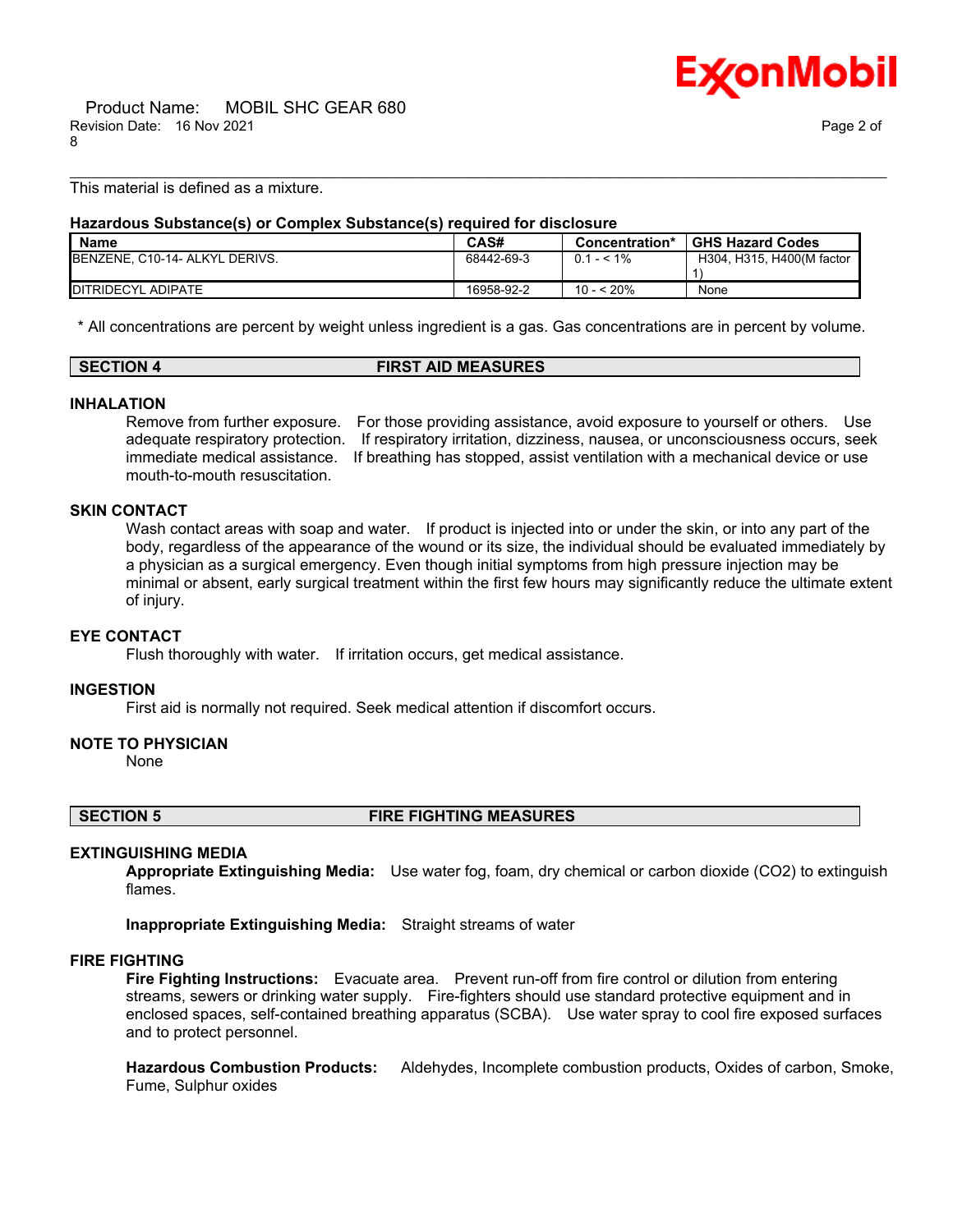

 Product Name: MOBIL SHC GEAR 680 Revision Date: 16 Nov 2021 Page 3 of 8

# **FLAMMABILITY PROPERTIES**

**Flash Point [Method]:** >210°C (410°F) [ASTM D-92] **Flammable Limits (Approximate volume % in air):** LEL: 0.9 UEL: 7.0 **Autoignition Temperature:** N/D

## **SECTION 6 ACCIDENTAL RELEASE MEASURES**

### **NOTIFICATION PROCEDURES**

In the event of a spill or accidental release, notify relevant authorities in accordance with all applicable regulations.

\_\_\_\_\_\_\_\_\_\_\_\_\_\_\_\_\_\_\_\_\_\_\_\_\_\_\_\_\_\_\_\_\_\_\_\_\_\_\_\_\_\_\_\_\_\_\_\_\_\_\_\_\_\_\_\_\_\_\_\_\_\_\_\_\_\_\_\_\_\_\_\_\_\_\_\_\_\_\_\_\_\_\_\_\_\_\_\_\_\_\_\_\_\_\_\_\_\_\_\_\_\_\_\_\_\_\_\_\_\_\_\_\_\_\_\_\_\_

### **PROTECTIVE MEASURES**

Avoid contact with spilled material. See Section 5 for fire fighting information. See the Hazard Identification Section for Significant Hazards. See Section 4 for First Aid Advice. See Section 8 for advice on the minimum requirements for personal protective equipment. Additional protective measures may be necessary, depending on the specific circumstances and/or the expert judgment of the emergency responders.

# **SPILL MANAGEMENT**

**Land Spill:** Stop leak if you can do so without risk. Recover by pumping or with suitable absorbent.

**Water Spill:** Stop leak if you can do so without risk. Confine the spill immediately with booms. Warn other shipping. Remove from the surface by skimming or with suitable absorbents. Seek the advice of a specialist before using dispersants.

Water spill and land spill recommendations are based on the most likely spill scenario for this material; however, geographic conditions, wind, temperature, (and in the case of a water spill) wave and current direction and speed may greatly influence the appropriate action to be taken. For this reason, local experts should be consulted. Note: Local regulations may prescribe or limit action to be taken.

### **ENVIRONMENTAL PRECAUTIONS**

Large Spills: Dyke far ahead of liquid spill for later recovery and disposal. Prevent entry into waterways, sewers, basements or confined areas.

### **SECTION 7 HANDLING AND STORAGE**

# **HANDLING**

Prevent small spills and leakage to avoid slip hazard. Material can accumulate static charges which may cause an electrical spark (ignition source). When the material is handled in bulk, an electrical spark could ignite any flammable vapors from liquids or residues that may be present (e.g., during switch-loading operations). Use proper bonding and/or earthing procedures. However, bonding and earthing may not eliminate the hazard from static accumulation. Consult local applicable standards for guidance. Additional references include American Petroleum Institute 2003 (Protection Against Ignitions Arising out of Static, Lightning and Stray Currents) or National Fire Protection Agency 77 (Recommended Practice on Static Electricity) or CENELEC CLC/TR 50404 (Electrostatics - Code of practice for the avoidance of hazards due to static electricity).

**Static Accumulator:** This material is a static accumulator.

### **STORAGE**

The type of container used to store the material may affect static accumulation and dissipation. Do not store in open or unlabelled containers.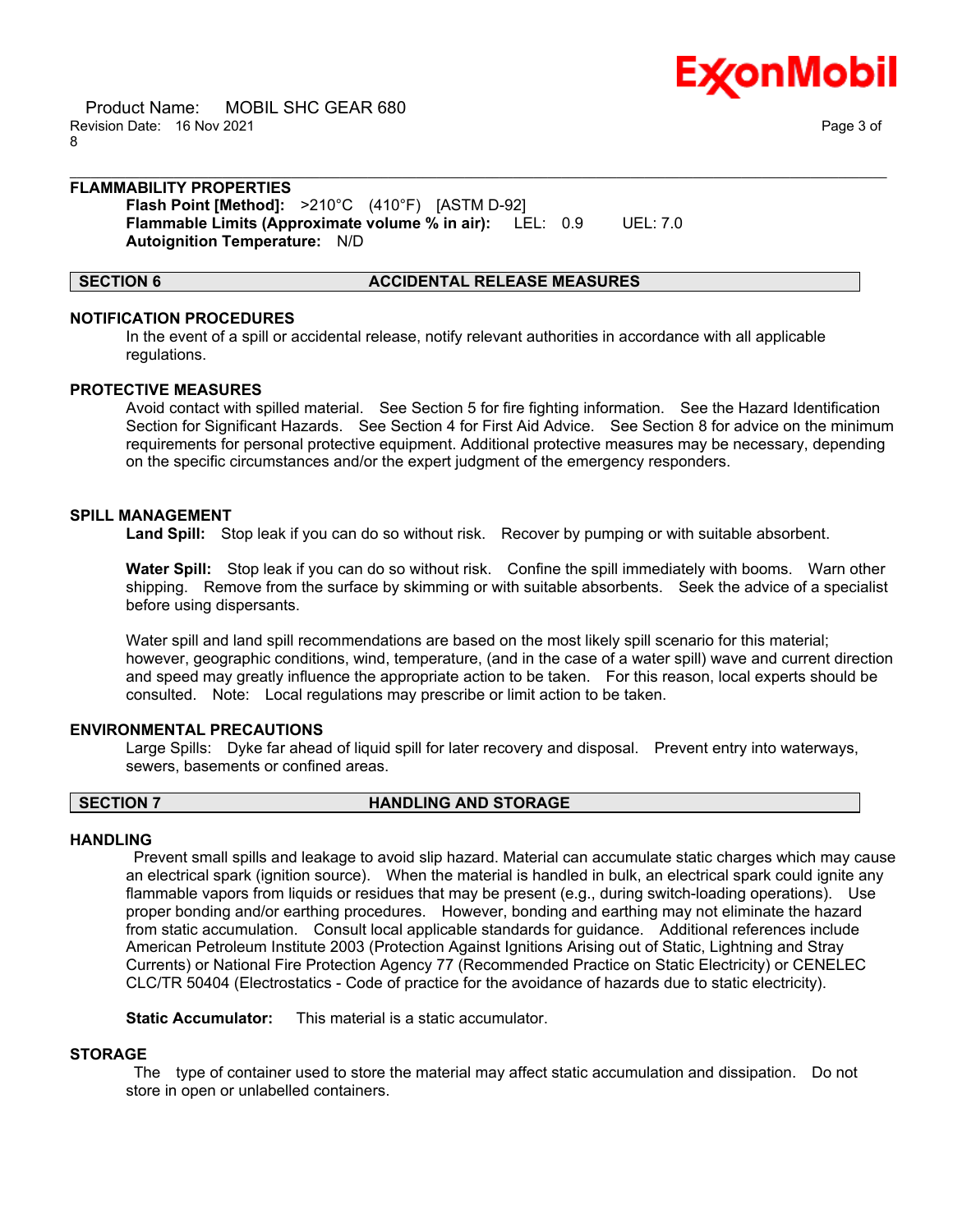

# **SECTION 8 EXPOSURE CONTROLS / PERSONAL PROTECTION**

## **EXPOSURE LIMIT VALUES**

| <b>Substance Name</b> | Form |            | _imit/Standard | <b>Note</b> | <b>Source</b> | Year |
|-----------------------|------|------------|----------------|-------------|---------------|------|
| DITRIDECYL ADIPATE    |      | <b>TWA</b> | 5 ma/m3        |             | ExxonMobil    | 2020 |

**Exposure limits/standards for materials that can be formed when handling this product:** When mists/aerosols can occur the following is recommended:  $5 \text{ mg/m}^3$  - ACGIH TLV (inhalable fraction).

\_\_\_\_\_\_\_\_\_\_\_\_\_\_\_\_\_\_\_\_\_\_\_\_\_\_\_\_\_\_\_\_\_\_\_\_\_\_\_\_\_\_\_\_\_\_\_\_\_\_\_\_\_\_\_\_\_\_\_\_\_\_\_\_\_\_\_\_\_\_\_\_\_\_\_\_\_\_\_\_\_\_\_\_\_\_\_\_\_\_\_\_\_\_\_\_\_\_\_\_\_\_\_\_\_\_\_\_\_\_\_\_\_\_\_\_\_\_

NOTE: Limits/standards shown for guidance only. Follow applicable regulations. **ENGINEERING CONTROLS**

The level of protection and types of controls necessary will vary depending upon potential exposure conditions. Control measures to consider:

No special requirements under ordinary conditions of use and with adequate ventilation.

# **PERSONAL PROTECTION**

Personal protective equipment selections vary based on potential exposure conditions such as applications, handling practices, concentration and ventilation. Information on the selection of protective equipment for use with this material, as provided below, is based upon intended, normal usage.

**Respiratory Protection:** If engineering controls do not maintain airborne contaminant concentrations at a level which is adequate to protect worker health, an approved respirator may be appropriate. Respirator selection, use, and maintenance must be in accordance with regulatory requirements, if applicable. Types of respirators to be considered for this material include:

No special requirements under ordinary conditions of use and with adequate ventilation.

For high airborne concentrations, use an approved supplied-air respirator, operated in positive pressure mode. Supplied air respirators with an escape bottle may be appropriate when oxygen levels are inadequate, gas/vapour warning properties are poor, or if air purifying filter capacity/rating may be exceeded.

**Hand Protection:** Any specific glove information provided is based on published literature and glove manufacturer data. Glove suitability and breakthrough time will differ depending on the specific use conditions. Contact the glove manufacturer for specific advice on glove selection and breakthrough times for your use conditions. Inspect and replace worn or damaged gloves. The types of gloves to be considered for this material include:

No protection is ordinarily required under normal conditions of use.

**Eye Protection:** If contact is likely, safety glasses with side shields are recommended.

**Skin and Body Protection:** Any specific clothing information provided is based on published literature or manufacturer data. The types of clothing to be considered for this material include:

No skin protection is ordinarily required under normal conditions of use. In accordance with good industrial hygiene practices, precautions should be taken to avoid skin contact.

**Specific Hygiene Measures:** Always observe good personal hygiene measures, such as washing after handling the material and before eating, drinking, and/or smoking. Routinely wash work clothing and protective equipment to remove contaminants. Discard contaminated clothing and footwear that cannot be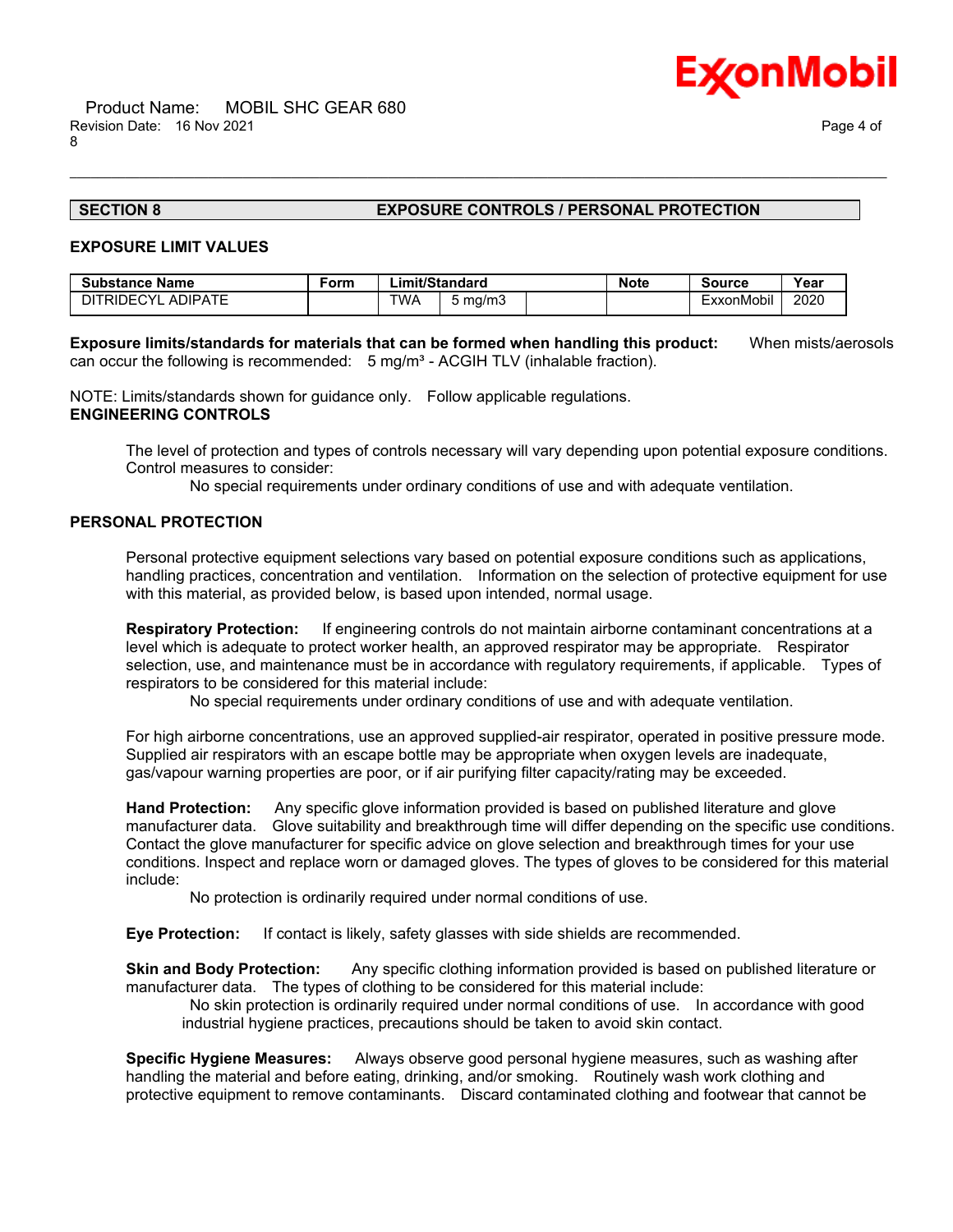

cleaned. Practice good housekeeping.

# **ENVIRONMENTAL CONTROLS**

**GENERAL INFORMATION**

Comply with applicable environmental regulations limiting discharge to air, water and soil. Protect the environment by applying appropriate control measures to prevent or limit emissions.

### **SECTION 9 PHYSICAL AND CHEMICAL PROPERTIES**

**Note: Physical and chemical properties are provided for safety, health and environmental considerations only and may not fully represent product specifications. Contact the Supplier for additional information.**

\_\_\_\_\_\_\_\_\_\_\_\_\_\_\_\_\_\_\_\_\_\_\_\_\_\_\_\_\_\_\_\_\_\_\_\_\_\_\_\_\_\_\_\_\_\_\_\_\_\_\_\_\_\_\_\_\_\_\_\_\_\_\_\_\_\_\_\_\_\_\_\_\_\_\_\_\_\_\_\_\_\_\_\_\_\_\_\_\_\_\_\_\_\_\_\_\_\_\_\_\_\_\_\_\_\_\_\_\_\_\_\_\_\_\_\_\_\_

# **Physical State:** Liquid **Colour:** Colorless to Yellow **Odour:** Characteristic **Odour Threshold:** N/D **IMPORTANT HEALTH, SAFETY, AND ENVIRONMENTAL INFORMATION Relative Density (at 15 °C):** 0.85 [ASTM D4052] **Flammability (Solid, Gas):** N/A **Flash Point [Method]:** >210°C (410°F) [ASTM D-92] **Flammable Limits (Approximate volume % in air):** LEL: 0.9 UEL: 7.0 **Autoignition Temperature:** N/D **Boiling Point / Range:** > 316°C (600°F) [Estimated] **Decomposition Temperature:** N/D **Vapour Density (Air = 1):** > 2 at 101 kPa [Estimated] **Vapour Pressure:** < 0.013 kPa (0.1 mm Hg) at 20 °C [Estimated] **Evaporation Rate (n-butyl acetate = 1):** N/D **pH:** N/A **Log Pow (n-Octanol/Water Partition Coefficient):** > 3.5 [Estimated] **Solubility in Water:** Negligible **Viscosity:** 680 cSt (680 mm2/sec) at 40ºC [ASTM D 445] **Oxidizing Properties:** See Hazards Identification Section.

### **OTHER INFORMATION**

**Freezing Point:** N/D **Melting Point:** N/A **Pour Point:** -27°C (-17°F) [ASTM D5950]

### **SECTION 10 STABILITY AND REACTIVITY**

**STABILITY:** Material is stable under normal conditions.

**CONDITIONS TO AVOID:** Excessive heat. High energy sources of ignition.

**MATERIALS TO AVOID:** Strong oxidisers

**HAZARDOUS DECOMPOSITION PRODUCTS:** Material does not decompose at ambient temperatures.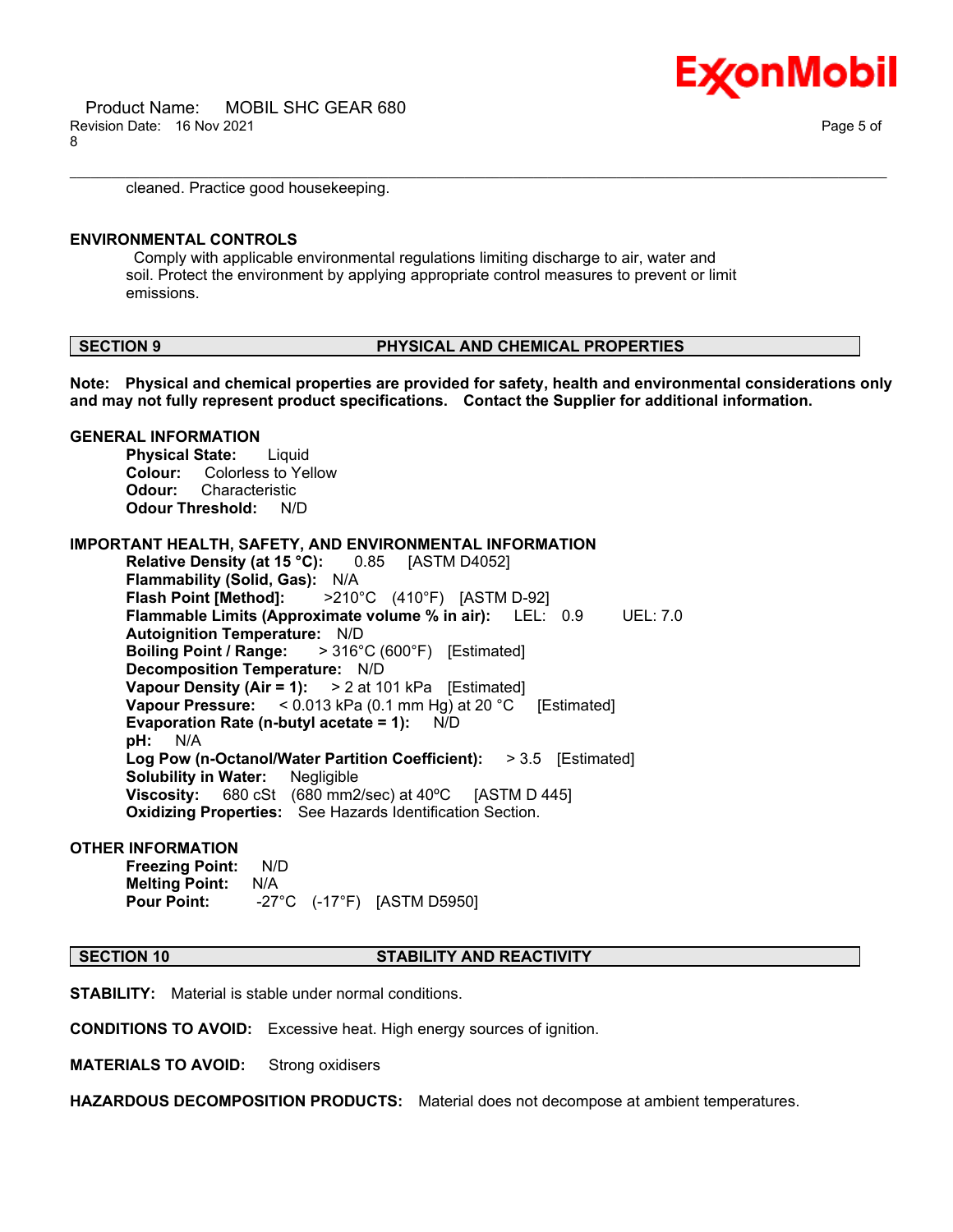



# **POSSIBILITY OF HAZARDOUS REACTIONS:** Hazardous polymerization will not occur.

## **SECTION 11 TOXICOLOGICAL INFORMATION**

\_\_\_\_\_\_\_\_\_\_\_\_\_\_\_\_\_\_\_\_\_\_\_\_\_\_\_\_\_\_\_\_\_\_\_\_\_\_\_\_\_\_\_\_\_\_\_\_\_\_\_\_\_\_\_\_\_\_\_\_\_\_\_\_\_\_\_\_\_\_\_\_\_\_\_\_\_\_\_\_\_\_\_\_\_\_\_\_\_\_\_\_\_\_\_\_\_\_\_\_\_\_\_\_\_\_\_\_\_\_\_\_\_\_\_\_\_\_

# **INFORMATION ON TOXICOLOGICAL EFFECTS**

| <b>Hazard Class</b>                                           | <b>Conclusion / Remarks</b>                                                                      |  |  |  |
|---------------------------------------------------------------|--------------------------------------------------------------------------------------------------|--|--|--|
| Inhalation                                                    |                                                                                                  |  |  |  |
| Acute Toxicity: No end point data for                         | Minimally Toxic. Based on assessment of the components.                                          |  |  |  |
| lmaterial.                                                    |                                                                                                  |  |  |  |
| Irritation: No end point data for material.                   | Negligible hazard at ambient/normal handling temperatures.                                       |  |  |  |
| Ingestion                                                     |                                                                                                  |  |  |  |
| Acute Toxicity: No end point data for                         | Minimally Toxic. Based on assessment of the components.                                          |  |  |  |
| material.                                                     |                                                                                                  |  |  |  |
| <b>Skin</b>                                                   |                                                                                                  |  |  |  |
| Acute Toxicity: No end point data for<br>material.            | Minimally Toxic. Based on assessment of the components.                                          |  |  |  |
| Skin Corrosion/Irritation: No end point data<br>for material. | Negligible irritation to skin at ambient temperatures. Based on<br>assessment of the components. |  |  |  |
| Eye                                                           |                                                                                                  |  |  |  |
| Serious Eye Damage/Irritation: No end point                   | May cause mild, short-lasting discomfort to eyes. Based on                                       |  |  |  |
| data for material.                                            | assessment of the components.                                                                    |  |  |  |
| <b>Sensitisation</b>                                          |                                                                                                  |  |  |  |
| Respiratory Sensitization: No end point data                  | Not expected to be a respiratory sensitizer.                                                     |  |  |  |
| for material.                                                 |                                                                                                  |  |  |  |
| Skin Sensitization: No end point data for                     | Not expected to be a skin sensitizer. Based on assessment of the                                 |  |  |  |
| lmaterial.                                                    | components.                                                                                      |  |  |  |
| Aspiration: Data available.                                   | Not expected to be an aspiration hazard. Based on physico-                                       |  |  |  |
|                                                               | chemical properties of the material.                                                             |  |  |  |
| Germ Cell Mutagenicity: No end point data                     | Not expected to be a germ cell mutagen. Based on assessment of                                   |  |  |  |
| for material.                                                 | the components.                                                                                  |  |  |  |
| Carcinogenicity: No end point data for                        | Not expected to cause cancer. Based on assessment of the                                         |  |  |  |
| lmaterial.                                                    | components.                                                                                      |  |  |  |
| Reproductive Toxicity: No end point data<br>lfor material.    | Not expected to be a reproductive toxicant. Based on assessment<br>of the components.            |  |  |  |
| Lactation: No end point data for material.                    | Not expected to cause harm to breast-fed children.                                               |  |  |  |
| <b>Specific Target Organ Toxicity (STOT)</b>                  |                                                                                                  |  |  |  |
| Single Exposure: No end point data for                        | Not expected to cause organ damage from a single exposure.                                       |  |  |  |
| lmaterial.                                                    |                                                                                                  |  |  |  |
| Repeated Exposure: No end point data for                      | Not expected to cause organ damage from prolonged or repeated                                    |  |  |  |
| material.                                                     | exposure. Based on assessment of the components.                                                 |  |  |  |

# **OTHER INFORMATION**

# **For the product itself:**

Repeated and/or prolonged exposure may cause irritation to the skin, eyes, or respiratory tract. **Contains:**

Synthetic base oils: Not expected to cause significant health effects under conditions of normal use, based on laboratory studies with the same or similar materials. Not mutagenic or genotoxic. Not sensitising in test animals and humans.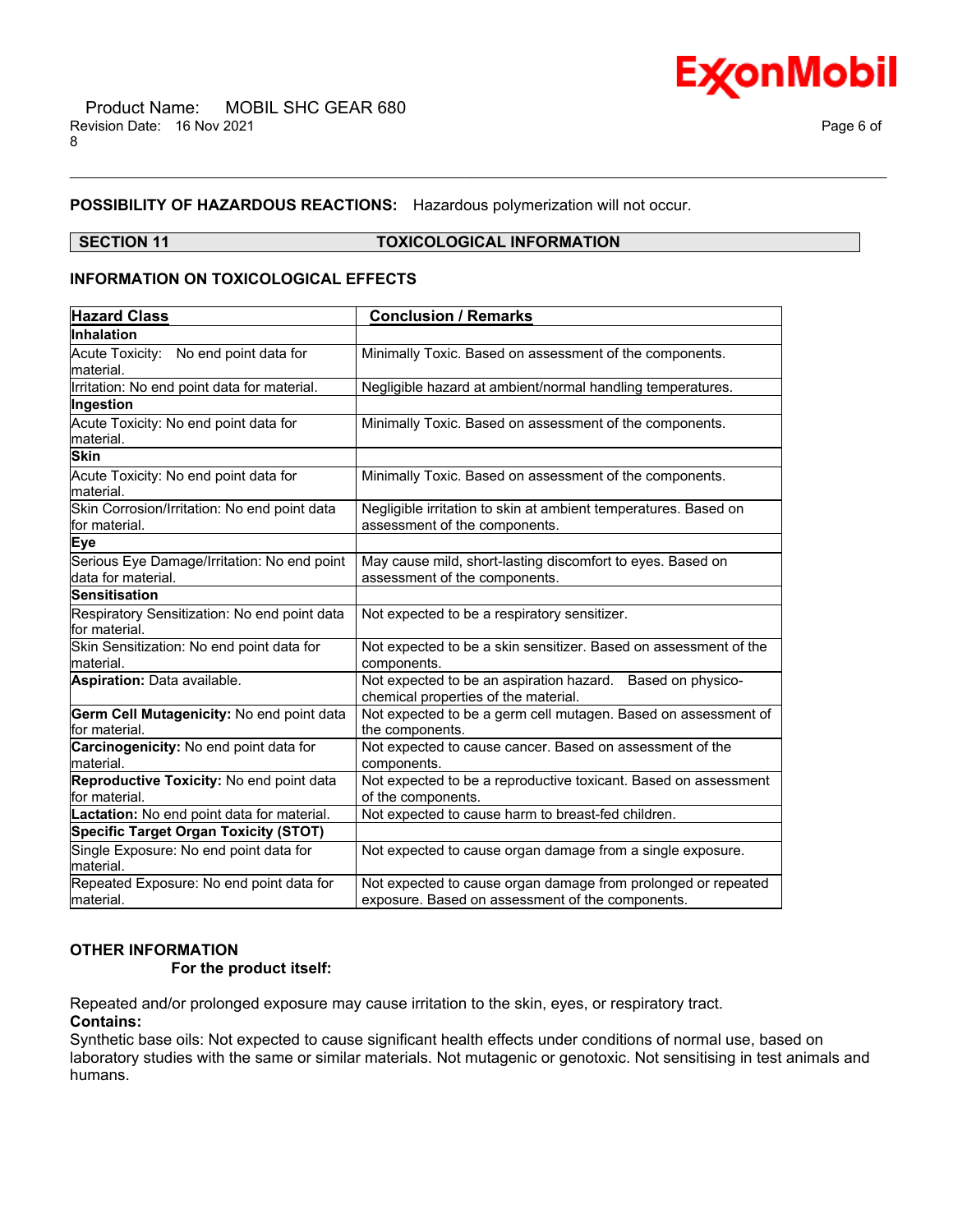Product Name: MOBIL SHC GEAR 680 Revision Date: 16 Nov 2021 Page 7 of 8

# **IARC Classification: The following ingredients are cited on the lists below:** None.

1 = IARC 1 2 = IARC 2A 3 = IARC 2B

# **SECTION 12 ECOLOGICAL INFORMATION**

The information given is based on data for the material, components of the material, or for similar materials, through the application of bridging principals.

\_\_\_\_\_\_\_\_\_\_\_\_\_\_\_\_\_\_\_\_\_\_\_\_\_\_\_\_\_\_\_\_\_\_\_\_\_\_\_\_\_\_\_\_\_\_\_\_\_\_\_\_\_\_\_\_\_\_\_\_\_\_\_\_\_\_\_\_\_\_\_\_\_\_\_\_\_\_\_\_\_\_\_\_\_\_\_\_\_\_\_\_\_\_\_\_\_\_\_\_\_\_\_\_\_\_\_\_\_\_\_\_\_\_\_\_\_\_

--REGULATORY LISTS SEARCHED--

# **ECOTOXICITY**

Material -- Not expected to be harmful to aquatic organisms.

## **MOBILITY**

 Base oil component -- Low solubility and floats and is expected to migrate from water to the land. Expected to partition to sediment and wastewater solids.

# **SECTION 13 DISPOSAL CONSIDERATIONS**

Disposal recommendations based on material as supplied. Disposal must be in accordance with current applicable laws and regulations, and material characteristics at time of disposal.

### **DISPOSAL RECOMMENDATIONS**

Product is suitable for burning in an enclosed controlled burner for fuel value or disposal by supervised incineration at very high temperatures to prevent formation of undesirable combustion products. Protect the environment. Dispose of used oil at designated sites. Minimize skin contact. Do not mix used oils with solvents, brake fluids or coolants.

**Empty Container Warning** Empty Container Warning (where applicable): Empty containers may contain residue and can be dangerous. Do not attempt to refill or clean containers without proper instructions. Empty drums should be completely drained and safely stored until appropriately reconditioned or disposed. Empty containers should be taken for recycling, recovery, or disposal through suitably qualified or licensed contractor and in accordance with governmental regulations. DO NOT PRESSURISE, CUT, WELD, BRAZE, SOLDER, DRILL, GRIND, OR EXPOSE SUCH CONTAINERS TO HEAT, FLAME, SPARKS, STATIC ELECTRICITY, OR OTHER SOURCES OF IGNITION. THEY MAY EXPLODE AND CAUSE INJURY OR DEATH.

### **SECTION 14 TRANSPORT INFORMATION**

**LAND** : Not Regulated for Land Transport

**SEA (IMDG):** Not Regulated for Sea Transport according to IMDG-Code

**Marine Pollutant:** No

**AIR (IATA):** Not Regulated for Air Transport

Ex⁄onMobil